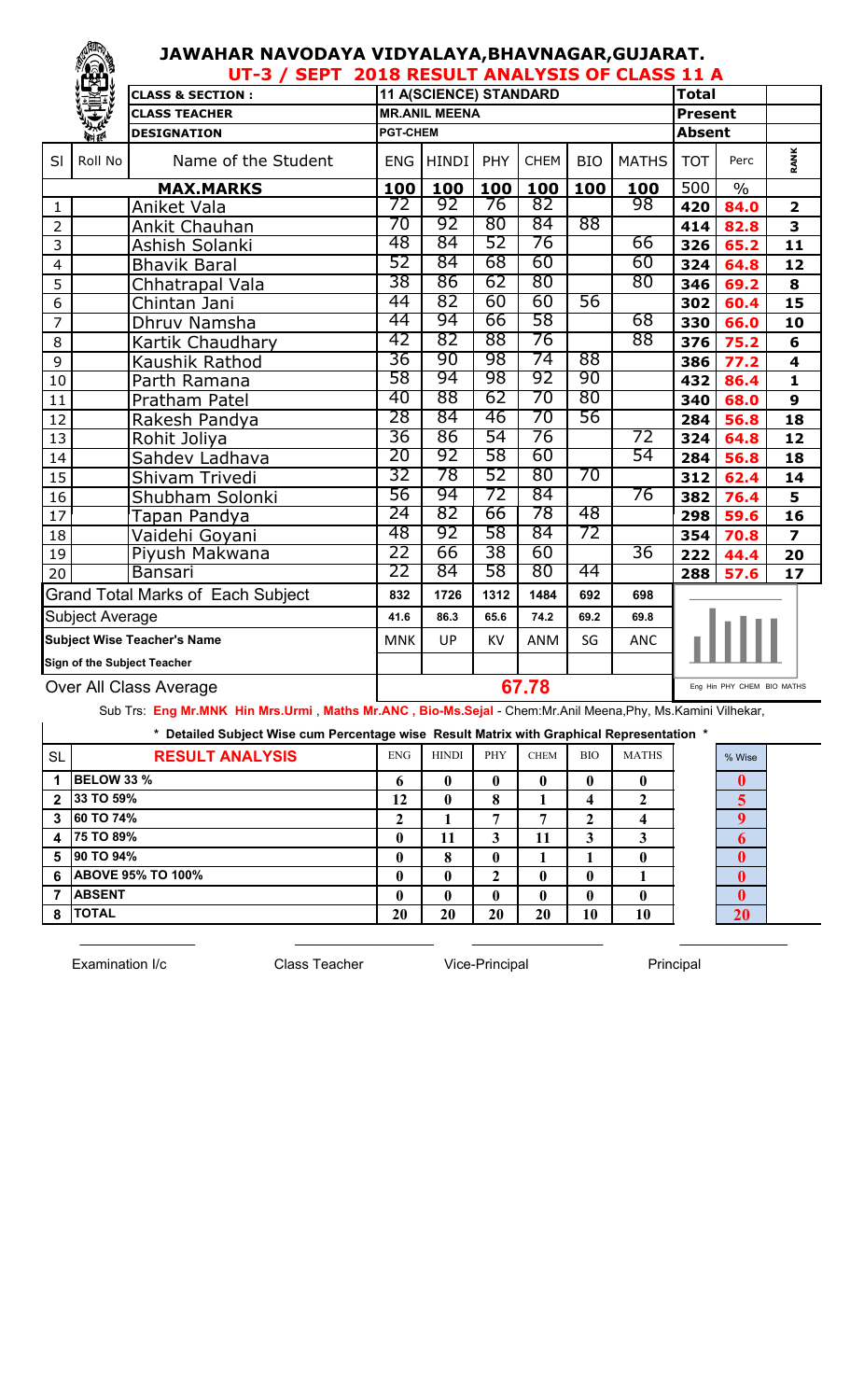|                 |                        | JAWAHAR NAVODAYA VIDYALAYA,BHAVNAGAR,GUJARAT.<br>UT-3 / SEPT 2018 RESULT ANALYSIS OF CLASS 11 B |            |                             |           |                               |                |                  |      |                         |
|-----------------|------------------------|-------------------------------------------------------------------------------------------------|------------|-----------------------------|-----------|-------------------------------|----------------|------------------|------|-------------------------|
|                 |                        | <b>CLASS &amp; SECTION:</b>                                                                     |            |                             |           | <b>11B(COMMERCE) STANDARD</b> |                | <b>Total</b>     |      |                         |
|                 |                        | <b>CLASS TEACHER</b>                                                                            |            | <b>MR.PANKAJKUMAR</b>       |           |                               | <b>Present</b> |                  |      |                         |
|                 | VII TEI                | <b>DESIGNATION</b>                                                                              | PGT-ECO    |                             |           |                               | <b>Absent</b>  |                  |      |                         |
| SI              | Roll No                | Name of the Student                                                                             | <b>ENG</b> | <b>HINDI</b>                | <b>BS</b> | <b>ACCOU</b><br>NT            | ECO            | <b>TOT</b>       | Perc | <b>RANK</b>             |
|                 |                        | <b>MAX.MARKS</b>                                                                                | 100        | 100                         | 100       | 100                           | 100            | 500              | $\%$ |                         |
| 1               |                        | Amisha Khetani                                                                                  | 60         | 86                          | 46        | 44                            | 58             | 294              | 58.8 | 16                      |
| $\overline{2}$  |                        | Ashish makwana                                                                                  | 52         | 84                          | 50        | 80                            | 52             | 318              | 63.6 | 10                      |
| 3               |                        | Dhruti Vassani                                                                                  | 52         | 90                          | 60        | 78                            | 76             | 356              | 71.2 | 6                       |
| 4               |                        | Divya Lakhnotra                                                                                 | 52         | 86                          | 58        | 84                            | 78             | 358              | 71.6 | 5                       |
| 5               |                        | Divyesh Davariya                                                                                | 44         | 86                          | 62        | 72                            | 48             | 312              | 62.4 | 12                      |
| 6               |                        | Hemaxi Nakum                                                                                    | 26         | 88                          | 46        | 96                            | 56             | $\overline{312}$ | 62.4 | <u>12</u>               |
| 7               |                        | Jay Bhanderi                                                                                    | 42         | 86                          | 54        | 78                            | 32             | 292              | 58.4 | 18                      |
| 8               |                        | Jay Chauhan                                                                                     | 40         | 84                          | 64        | 86                            | 94             | 368              | 73.6 | 3                       |
| 9               |                        | Jinal Lathiya                                                                                   | 42         | 90                          | 70        | 94                            | 82             | $\overline{378}$ | 75.6 | $\overline{\mathbf{2}}$ |
| 10              |                        | Kinjal Makwana                                                                                  | 50         | 94                          | 62        | 86                            | 64             | 356              | 71.2 | $\overline{\mathbf{6}}$ |
| 11              |                        | Megha Kotadiya                                                                                  | 28         | 90                          | 64        | 56                            | 66             | 304              | 60.8 | 15                      |
| 12              |                        | Mira Kathiriya                                                                                  | 50         | 88                          | 46        | 60                            | 72             | 316              | 63.2 | 11                      |
| 13              |                        | Mital Dudharejiya                                                                               | 42         | 74                          | 66        | 82                            | 56             | 320              | 64.0 | 9                       |
| 14              |                        | Nidhi Savaliya                                                                                  | 42         | 92                          | 80        | 76                            | 74             | 364              | 72.8 | 4                       |
| $1\overline{5}$ |                        | Pooja Kushwaaha                                                                                 | 68         | AB                          | 72        | 60                            | 42             | 242              | 48.4 | 21                      |
| 16              |                        | Ravi Sav                                                                                        | 32         | 92                          | 56        | 70                            | 60             | 310              | 62.0 | 14                      |
| 17              |                        | Ruchita Rathod                                                                                  | 54         | 92                          | 78        | 92                            | 94             | 410              | 82.0 | 1                       |
| $\overline{18}$ |                        | <b>Rudresh Dave</b>                                                                             | 36         | 80                          | 42        | 62                            | 32             | 252              | 50.4 | 20                      |
| 19              |                        | Rutvik Mangukiya                                                                                | 34         | 80                          | 62        | 56                            | 62             | 294              | 58.8 | 16                      |
| 20              |                        | Tanvi Lakhabi                                                                                   | AB         | AB                          | ΑB        | AB                            | AB             | AB               | ###  | #                       |
| 21              |                        | Urvisha Godhani                                                                                 | 44         | 90                          | 64        | 62                            | 72             | 332              | 66.4 | $\overline{\mathbf{8}}$ |
| 22              |                        | Uttam Sutariya                                                                                  | 36         | 72                          | 46        | 58                            | 44             | 256              | 51.2 | 19                      |
| 23              |                        | Dharmsinh Chopada                                                                               | 28         | 78                          | 46        | 18                            | 44             | 214              | 42.8 | 22                      |
|                 |                        | <b>Grand Total Marks of Each Subject</b>                                                        | 954        | 1802                        | 1294      | 1550                          | 1358           |                  |      |                         |
|                 | <b>Subject Average</b> |                                                                                                 | 43.4       | 85.8                        | 58.8      | 70.5                          | 61.7           |                  |      |                         |
|                 |                        | <b>Subject Wise Teacher's Name</b>                                                              | <b>MNK</b> | UP                          | SGG       | SGG                           | PK             |                  |      |                         |
|                 |                        | <b>Sign of the Subject Teacher</b>                                                              |            |                             |           |                               |                |                  |      |                         |
|                 | Over All Class Average |                                                                                                 |            | 53.36<br>Eng Hin BS ACC ECO |           |                               |                |                  |      |                         |

Sub Trs: **Eng Mr.MNK Hin Mrs.Urmi** , **BS Mr.S.G.Gayakwad , Account tMr.S.G.Gayakwad - Eco- Mr.PankajKumar**

|              | * Detailed Subject Wise cum Percentage wise Result Matrix with Graphical Representation * |            |              |              |                    |            |  |        |  |  |  |  |  |
|--------------|-------------------------------------------------------------------------------------------|------------|--------------|--------------|--------------------|------------|--|--------|--|--|--|--|--|
| <b>SL</b>    | <b>RESULT ANALYSIS</b>                                                                    | <b>ENG</b> | <b>HINDI</b> | <b>BS</b>    | <b>ACCOU</b><br>NT | <b>ECO</b> |  | % Wise |  |  |  |  |  |
|              | <b>BELOW 33 %</b>                                                                         | 4          |              | 0            |                    | 2          |  |        |  |  |  |  |  |
| $\mathbf{2}$ | 33 TO 59%                                                                                 | 16         | 0            | 10           | 4                  | 8          |  | ┑      |  |  |  |  |  |
| 3            | 60 TO 74%                                                                                 | 2          |              | 10           | b                  | 7          |  | 13     |  |  |  |  |  |
| 4            | <b>75 TO 89%</b>                                                                          | 0          | 11           | 2            | 8                  | 3          |  |        |  |  |  |  |  |
| 5            | 90 TO 94%                                                                                 | 0          | 8            | 0            |                    | 2          |  | 0      |  |  |  |  |  |
| 6            | <b>ABOVE 95% TO 100%</b>                                                                  | $\bf{0}$   | 0            | $\mathbf{0}$ |                    | 0          |  | 0      |  |  |  |  |  |
| 7            | <b>ABSENT</b>                                                                             |            | ኅ            |              |                    |            |  |        |  |  |  |  |  |
| 8            | <b>TOTAL</b>                                                                              | 23         | 23           | 23           | 23                 | 23         |  | 23     |  |  |  |  |  |

\_\_\_\_\_\_\_\_\_\_\_\_\_\_\_ \_\_\_\_\_\_\_\_\_\_\_\_\_\_\_\_\_\_ \_\_\_\_\_\_\_\_\_\_\_\_\_\_\_\_\_ \_\_\_\_\_\_\_\_\_\_\_\_\_\_

Examination I/c **Class Teacher** Vice-Principal Principal Principal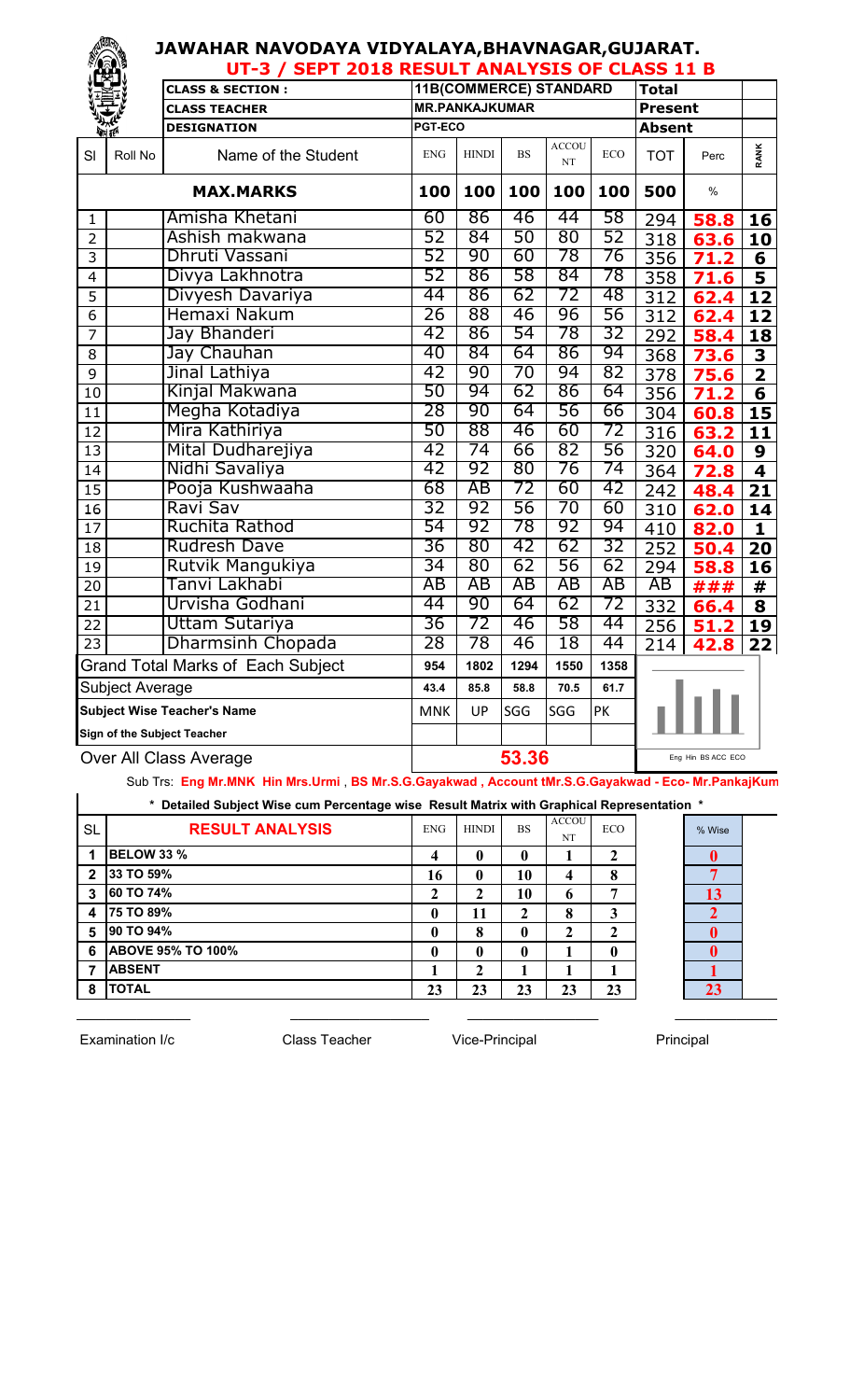|                 |                               |                                          | JAWAHAR NAVODAYA VIDYALAYA,BHAVNAGAR,GUJARAT.<br>UT-3 / SEPT 2018 RESULT ANALYSIS OF CLASS 12 A |                                     |                        |             |            |              |                |      |                         |  |  |
|-----------------|-------------------------------|------------------------------------------|-------------------------------------------------------------------------------------------------|-------------------------------------|------------------------|-------------|------------|--------------|----------------|------|-------------------------|--|--|
|                 |                               | <b>CLASS &amp; SECTION:</b>              |                                                                                                 |                                     | 12 A(SCIENCE) STANDARD |             |            |              | <b>Total</b>   |      |                         |  |  |
|                 |                               | <b>CLASS TEACHER</b>                     |                                                                                                 | <b>MR.M.N.NIKAM</b>                 |                        |             |            |              | <b>Present</b> |      |                         |  |  |
|                 | <b>ATT TEM</b>                | <b>DESIGNATION</b>                       | <b>PGT-ENG</b>                                                                                  |                                     |                        |             |            |              | <b>Absent</b>  |      |                         |  |  |
| SI              | Roll No                       | Name of the Student                      | <b>ENG</b>                                                                                      | <b>HINDI</b>                        | PHY                    | <b>CHEM</b> | <b>BIO</b> | <b>MATHS</b> | <b>TOT</b>     | Perc | <b>RANK</b>             |  |  |
|                 |                               | <b>MAX.MARKS</b>                         | 100                                                                                             | 100                                 | 100                    | 100         | 100        | 100          | 500            | $\%$ |                         |  |  |
| 1               |                               | Akash Paladiya                           | 54                                                                                              | 86                                  | 94                     | 100         |            | 88           | 422            | 84.4 | $\overline{\mathbf{2}}$ |  |  |
| $\overline{2}$  |                               | Amit Boricha                             | 38                                                                                              | 94                                  | 74                     | 76          | 66         |              | 348            | 69.6 | 13                      |  |  |
| 3               |                               | <b>Aryan Umat</b>                        | 62                                                                                              | 72                                  | 50                     | 72          |            | 44           | 300            | 60.0 | 36                      |  |  |
| $\overline{4}$  |                               | Atul Makwana                             | 62                                                                                              | 74                                  | 72                     | 92          |            | 96           | 396            | 79.2 | 4                       |  |  |
| 5               |                               | Bansari Godhani                          | 56                                                                                              | 94                                  | 46                     | 80          |            | 62           | 338            | 67.6 | 16                      |  |  |
| 6               |                               | Bhagirath Kapadiya                       | 38                                                                                              | 70                                  | 38                     | 76          |            | 74           | 296            | 59.2 | 37                      |  |  |
| 7               |                               | Bhargav Jani                             | 28                                                                                              | 66                                  | 94                     | 84          |            | 50           | 322            | 64.4 | 26                      |  |  |
| 8               |                               | Bhautik mahida                           | 52                                                                                              | 82                                  | 60                     | 70          | 78         |              | 342            | 68.4 | 14                      |  |  |
| 9               |                               | <b>Bhavesh Degda</b>                     | 56                                                                                              | 84                                  | 84                     | 76          | 78         |              | 378            | 75.6 | 8                       |  |  |
| 10              |                               | <b>Bhavik Bhil</b>                       | 68                                                                                              | 80                                  | 64                     | 80          |            | 74           | 366            | 73.2 | 9                       |  |  |
| 11              |                               | <b>Bhavin Gilatar</b>                    | 46                                                                                              | 78                                  | 68                     | 78          | 68         |              | 338            | 67.6 | 16                      |  |  |
| 12              |                               | Dashrath Dodiya                          | 42                                                                                              | 60                                  | 40                     | 80          |            | 56           | 278            | 55.6 | 39                      |  |  |
| 13              |                               | Dashrath Rathod                          | 32                                                                                              | 78                                  | 64                     | 80          | 72         |              | 326            | 65.2 | 23                      |  |  |
| 14              |                               | Dhara Valiya                             | 44                                                                                              | ab                                  | 92                     | 98          | 88         |              | 322            | 64.4 | 26                      |  |  |
| 15              |                               | Dhruvi Agrawat                           | 58                                                                                              | 80                                  | 44                     | 88          |            | 64           | 334            | 66.8 | 19                      |  |  |
| 16              |                               | Dhvani Kanjiya                           | 56                                                                                              | 70                                  | 92                     | 90          | 82         |              | 390            | 78.0 | 5                       |  |  |
| 17              |                               | Gayatri Dangiya                          | 54                                                                                              | 68                                  | 66                     | 86          | 62         |              | 336            | 67.2 | 18                      |  |  |
| 18              |                               | Gigabhai Kamaliya                        | 70                                                                                              | 88                                  | 90                     | 100         |            | 90           | 438            | 87.6 | $\mathbf{1}$            |  |  |
| 19              |                               | Gurudatt Agrawal                         | 38                                                                                              | 66                                  | 58                     | 62          | 52         |              | 276            | 55.2 | 40                      |  |  |
| 20              |                               | <b>Hardik Parmar</b>                     | 42                                                                                              | 74                                  | 54                     | 86          |            | 56           | 312            | 62.4 | 32                      |  |  |
| 21              |                               | <b>Indrajeetsinh Gohil</b>               | 38                                                                                              | 88                                  | 82                     | 94          | 88         |              | 390            | 78.0 | 5                       |  |  |
| $\overline{22}$ |                               | Jagruti Gilatar                          | 46                                                                                              | 94                                  | 56                     | 74          | 42         |              | 312            | 62.4 | 32                      |  |  |
| 23              |                               | Jalak Pandya                             | 64                                                                                              | 78                                  | 78                     | 88          |            | 82           | 390            | 78.0 | 5                       |  |  |
| 24              |                               | Janki Dave                               | 40                                                                                              | 78                                  | 66                     | 80          | 42         |              | 306            | 61.2 | 35                      |  |  |
| 25              |                               | Jaydeep Jani                             | 44                                                                                              | 82                                  | 76                     | 88          |            | 50           | 340            | 68.0 | 15                      |  |  |
| 26              |                               | kailash Dhapa                            | 44                                                                                              | 86                                  | 60                     | 66          | 52         |              | 308            | 61.6 | 34                      |  |  |
| 27              |                               | Kamalakshi Chaudhari                     | 46                                                                                              | 72                                  | 60                     | 84          | 60         |              | 322            | 64.4 | 26                      |  |  |
| 28              |                               | Kinjal Baraiya                           | 50                                                                                              | 82                                  | 66                     | 68          | 68         |              | 334            | 66.8 | 19                      |  |  |
| 29              |                               | Krishnpal Mori                           | 60                                                                                              | 64                                  | 58                     | 82          |            | 92           | 356            | 71.2 | 10                      |  |  |
| 30              |                               | Kundan Godhadara                         | 32                                                                                              | 76                                  | 58                     | 76          |            | 40           | 282            | 56.4 | 38                      |  |  |
| 31              |                               | Mansi Pandya                             | 36                                                                                              | 84                                  | 64                     | 80          | 60         |              | 324            | 64.8 | 25                      |  |  |
| 32              |                               | Mihir Miyatra                            | 58                                                                                              | 68                                  | 74                     | 74          | 78         |              | 352            | 70.4 | 11                      |  |  |
| 33              |                               | Mitrajsinh Gohil                         | 54                                                                                              | 72                                  | 42                     | 68          |            | 80           | 316            | 63.2 | 30                      |  |  |
| 34              |                               | Mohitsinh Mori                           | 36                                                                                              | 70                                  | 46                     | 68          | 36         |              | 256            | 51.2 | 42                      |  |  |
| 35              |                               | Mohiit Pandya                            | 26                                                                                              | 64                                  | 70                     | 70<br>82    |            | 98           | 328            | 65.6 | 22                      |  |  |
| $\overline{36}$ |                               | Rajbha Rana                              | 36<br>50                                                                                        | 64<br>76                            | 56<br>68               | 94          |            | 82<br>62     | 320            | 64.0 | 29                      |  |  |
| 37              |                               | <b>Rohit S</b>                           |                                                                                                 |                                     |                        | 90          |            |              | 350            | 70.0 | 12                      |  |  |
| 38              |                               | Tushar Gohil                             | 48<br>42                                                                                        | ab                                  | 94<br>62               | 70          |            | 98           | 330            | 66.0 | 21                      |  |  |
| 39              |                               | Unnati Moradiya                          |                                                                                                 | 80                                  |                        | 88          | 72         |              | 326            | 65.2 | 23                      |  |  |
| 40              |                               | Vrutik Pateliya<br>Yashwank Sumra        | 66<br>74                                                                                        | 78<br>58                            | 80<br>38               | 64          | 96         | 34           | 408            | 81.6 | 3                       |  |  |
| 41              |                               |                                          | 40                                                                                              | 84                                  | 50                     | 78          | 62         |              | 268            | 53.6 | 41                      |  |  |
| 42              |                               | Yuvraj Damor                             |                                                                                                 |                                     |                        |             |            |              | 314            | 62.8 | 31                      |  |  |
|                 |                               | <b>Grand Total Marks of Each Subject</b> | 2026                                                                                            | 3062                                | 2748                   | 3380        | 1402       | 1472         |                |      |                         |  |  |
|                 | <b>Subject Average</b>        |                                          | 48.2                                                                                            | 76.6                                | 65.4                   | 80.5        | 66.8       | 70.1         |                |      |                         |  |  |
|                 |                               | <b>Subject Wise Teacher's Name</b>       | <b>MNK</b>                                                                                      | UP                                  | KV                     | ANM         | SG         | <b>ANC</b>   |                |      |                         |  |  |
|                 |                               | Sign of the Subject Teacher              |                                                                                                 |                                     |                        |             |            |              |                |      |                         |  |  |
|                 | <b>Over All Class Average</b> |                                          |                                                                                                 | 67.93<br>Eng Hin PHY CHEM BIO MATHS |                        |             |            |              |                |      |                         |  |  |

## Sub Trs: **Eng Mr.MNK Hin Mrs.Urmi** , **Maths Mr.ANC , Bio-Ms.Sejal**- Chem:Mr.Anil Meena,Phy, Ms.Kamini Vilhekar,

 $\_$  , and the set of the set of the set of the set of the set of the set of the set of the set of the set of the set of the set of the set of the set of the set of the set of the set of the set of the set of the set of th

|           | * Detailed Subject Wise cum Percentage wise Result Matrix with Graphical Representation * |              |              |            |             |            |              |  |        |  |  |  |  |  |
|-----------|-------------------------------------------------------------------------------------------|--------------|--------------|------------|-------------|------------|--------------|--|--------|--|--|--|--|--|
| <b>SL</b> | <b>RESULT ANALYSIS</b>                                                                    | <b>ENG</b>   | <b>HINDI</b> | <b>PHY</b> | <b>CHEM</b> | <b>BIO</b> | <b>MATHS</b> |  | % Wise |  |  |  |  |  |
|           | <b>BELOW 33 %</b>                                                                         | Δ            |              | O          |             |            |              |  |        |  |  |  |  |  |
| າ         | 33 TO 59%                                                                                 | 30           |              | 15         |             |            |              |  |        |  |  |  |  |  |
| 3         | <b>60 TO 74%</b>                                                                          |              | 16           | 16         | 12          | o          |              |  | 27     |  |  |  |  |  |
| 4         | <b>75 TO 89%</b>                                                                          | 0            | 20           |            | 22          |            |              |  |        |  |  |  |  |  |
| 5         | 90 TO 94%                                                                                 | $\mathbf{0}$ |              | h          |             |            |              |  |        |  |  |  |  |  |
| 6         | <b>ABOVE 95% TO 100%</b>                                                                  | $\mathbf{0}$ |              | 0          |             |            |              |  |        |  |  |  |  |  |
|           | <b>ABSENT</b>                                                                             | 0            |              | 0          |             |            |              |  |        |  |  |  |  |  |
| 8         | <b>TOTAL</b>                                                                              | 42           | 42           | 42         | 42          | 21         |              |  |        |  |  |  |  |  |